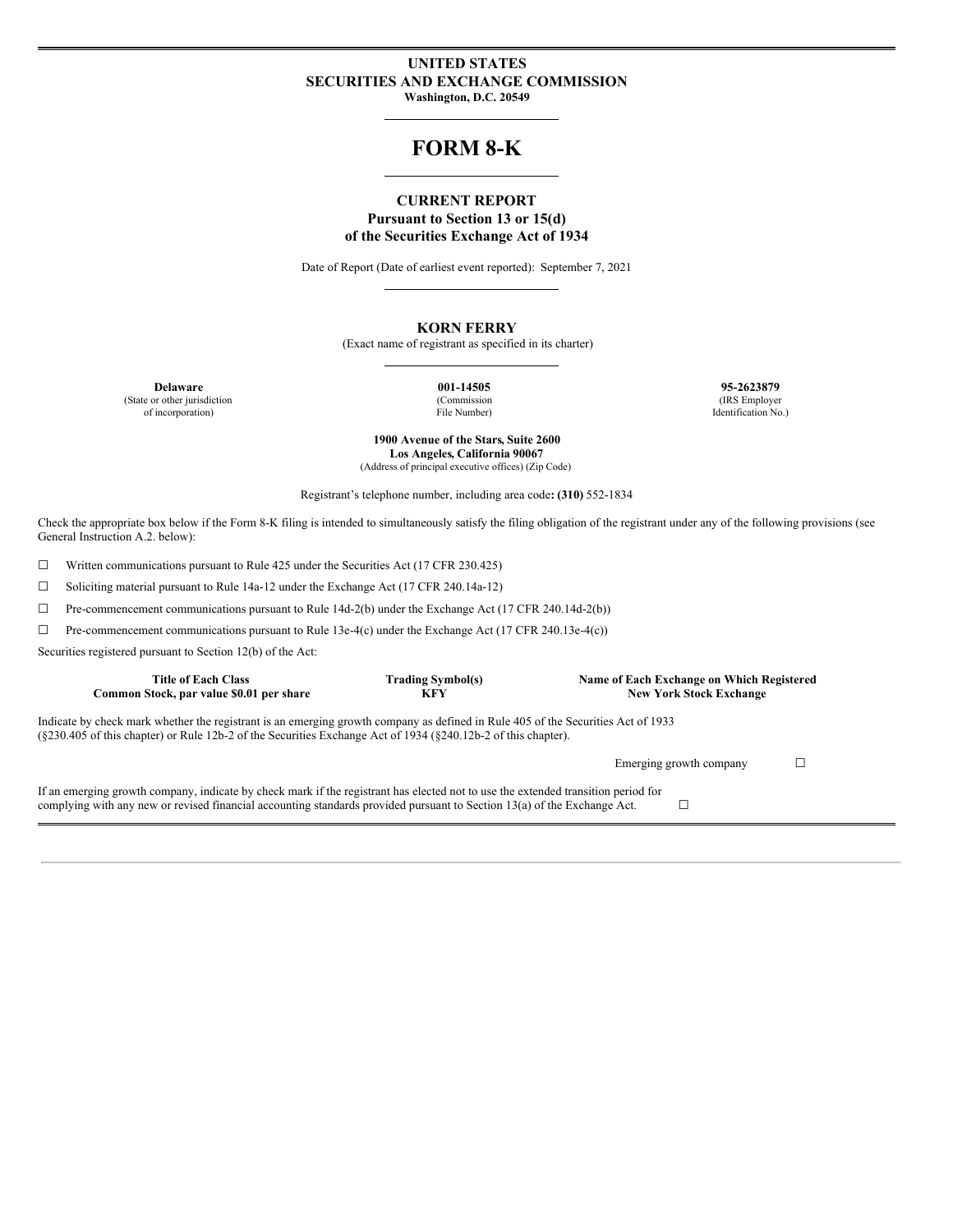#### **Item 2.02 Results of Operations and Financial Condition.**

On September 8, 2021, Korn Ferry (the "Company")issued a press release announcing its first quarter fiscal year 2022 results. A copy of the press release is attached hereto as Exhibit 99.1. The information in this Item 2.02 and the exhibit hereto are furnished to, but not filed with, the Securities and Exchange Commission.

#### **Item 8.01 Other Events.**

On September 7, 2021, the Board of Directors of the Company (the "Board") declared a cash dividend of \$0.12 per share that will be paid on October 15, 2021 to holders of the Company's common stock of record at the close of business on September 23, 2021. The declaration and payment of future dividends under the quarterly dividend policy will be at the discretion of the Board and will depend upon many factors, including the Company's earnings, capital requirements, financial conditions, the terms of the Company's indebtedness and other factors that the Board may deem to be relevant. The Company may amend, revoke or suspend the dividend policy at any time and for any reason at its discretion.

#### **Item 9.01 Financial Statements and Exhibits.**

(d) Exhibits

| Exhibit 99.1 | Press Release, dated September 8, 2021.                                                                  |
|--------------|----------------------------------------------------------------------------------------------------------|
| Exhibit 104  | The cover page from this Current Report on Form 8-K, formatted in Inline XBRL (included as Exhibit 101). |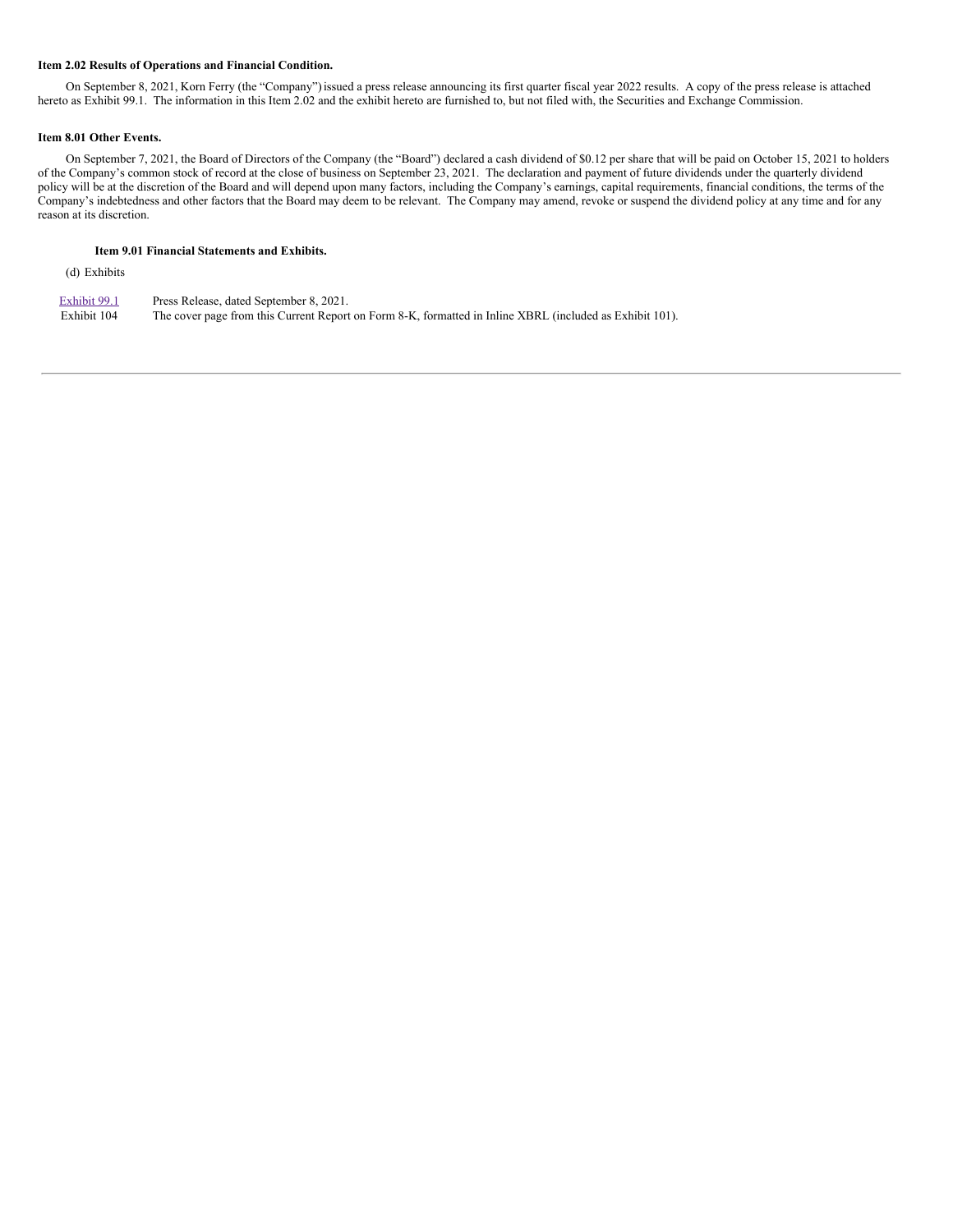#### **SIGNATURES**

Pursuant to the requirements of the Securities Exchange Act of 1934, the registrant has duly caused this report to be signed on its behalf by the undersigned hereunto duly authorized.

Date: September 8, 2021 /s/ Robert P. Rozek

#### **KORN FERRY** (Registrant)

(Signature) Name: Robert P. Rozek

Title: Executive Vice President, Chief Financial Officer and Chief Corporate Officer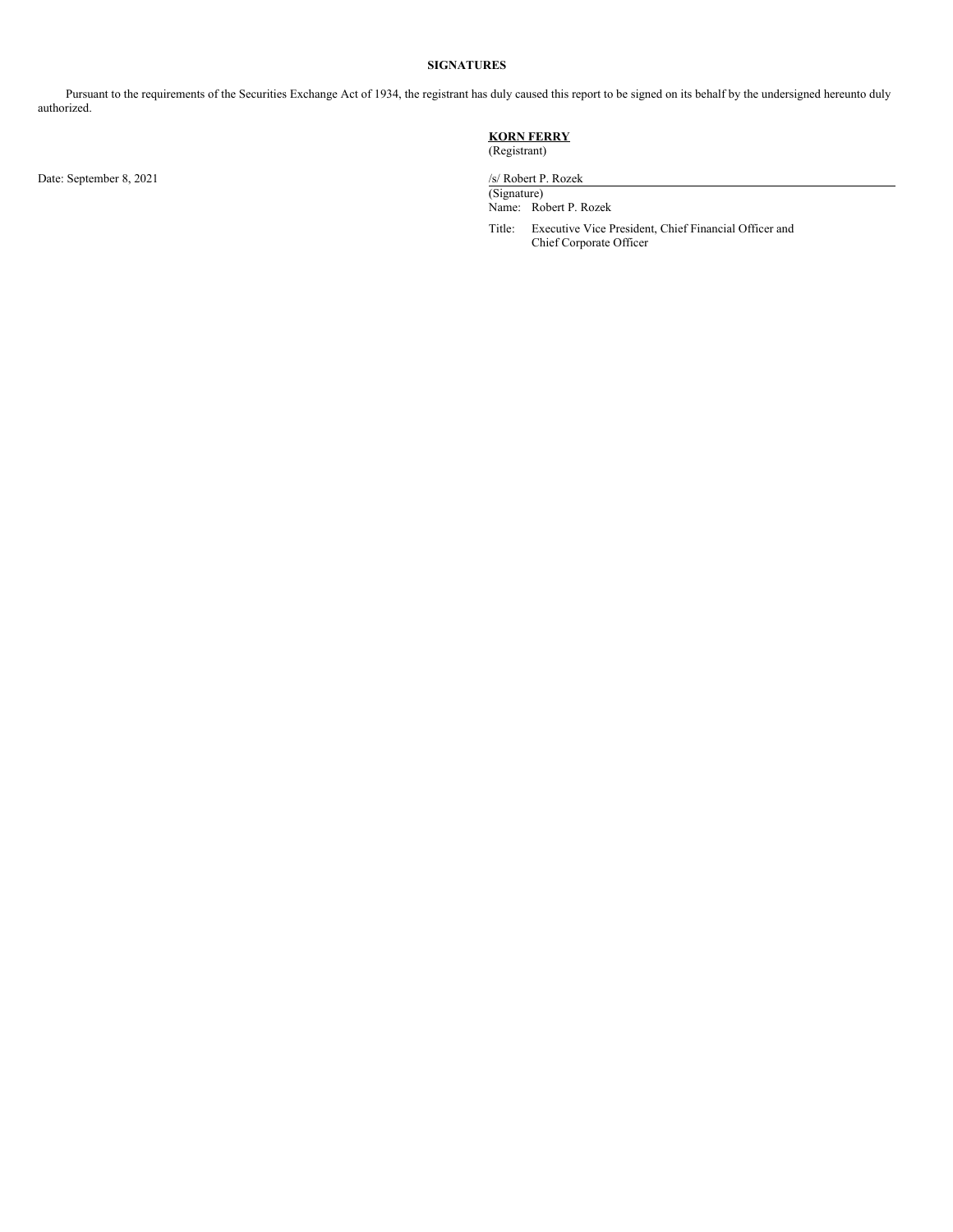

**FOR IMMEDIATE RELEASE Contacts:** Investor Relations: Gregg Kvochak, (310) 556-8550 Media: Dan Gugler, (310) 226-2645

## **Korn Ferry Announces Record First Quarter Fiscal 2022 Results of Operations**

## **Highlights**

- Korn Ferry reports record quarterly fee revenue of \$585.4 million in Q1 FY'22, an increase of 70% from Q1 FY'21 and a sequential increase of 5% from Q4 FY'21.
- Operating income and Adjusted EBITDA were both all-time highs in Q1 FY'22 at \$101.3 million (operating margin of 17.3%) and \$121.3 million (Adjusted EBITDA margin of 20.7%), respectively.
- Record net income attributable to Korn Ferry and record diluted earnings per share of \$74.8 million and \$1.37 in Q1 FY'22, respectively.
- Declared a quarterly dividend of \$0.12 per share on September 7, 2021, which is payable on October 15, 2021 to stockholders of record on September 23, 2021.

**Los Angeles, CA, September 8, 2021** – Korn Ferry (NYSE: KFY), a global organizational consulting firm, today announced record first quarter fee revenue of \$585.4 million. In addition, first quarter diluted earnings per share was \$1.37, an all-time high.

"I am extremely pleased with our results during the fiscal first quarter, as Korn Ferry once again achieved all-time financial performance highs. We generated a record \$585 million in fee revenue, up 70% year over year. Our profitability was also strong with diluted earnings per share at \$1.37 and Adjusted EBITDA margin at 20.7%," said Gary D. Burnison, CEO, Korn Ferry.

"The purposeful decisions and moves we've made with great intention throughout the years have now come together in a critical mass of opportunity. As a result, today's Korn Ferry is the right firm for the right time, offering scaled capabilities that include organizational strategy, leadership and professional development, assessment and succession, rewards, talent acquisition and more. From the depth of pandemic lockdowns and economic contractions, we are truly helping clients in this digitally enabled, new world of work. I am grateful for the grit and grace demonstrated by our colleagues who have propelled our firm to new heights."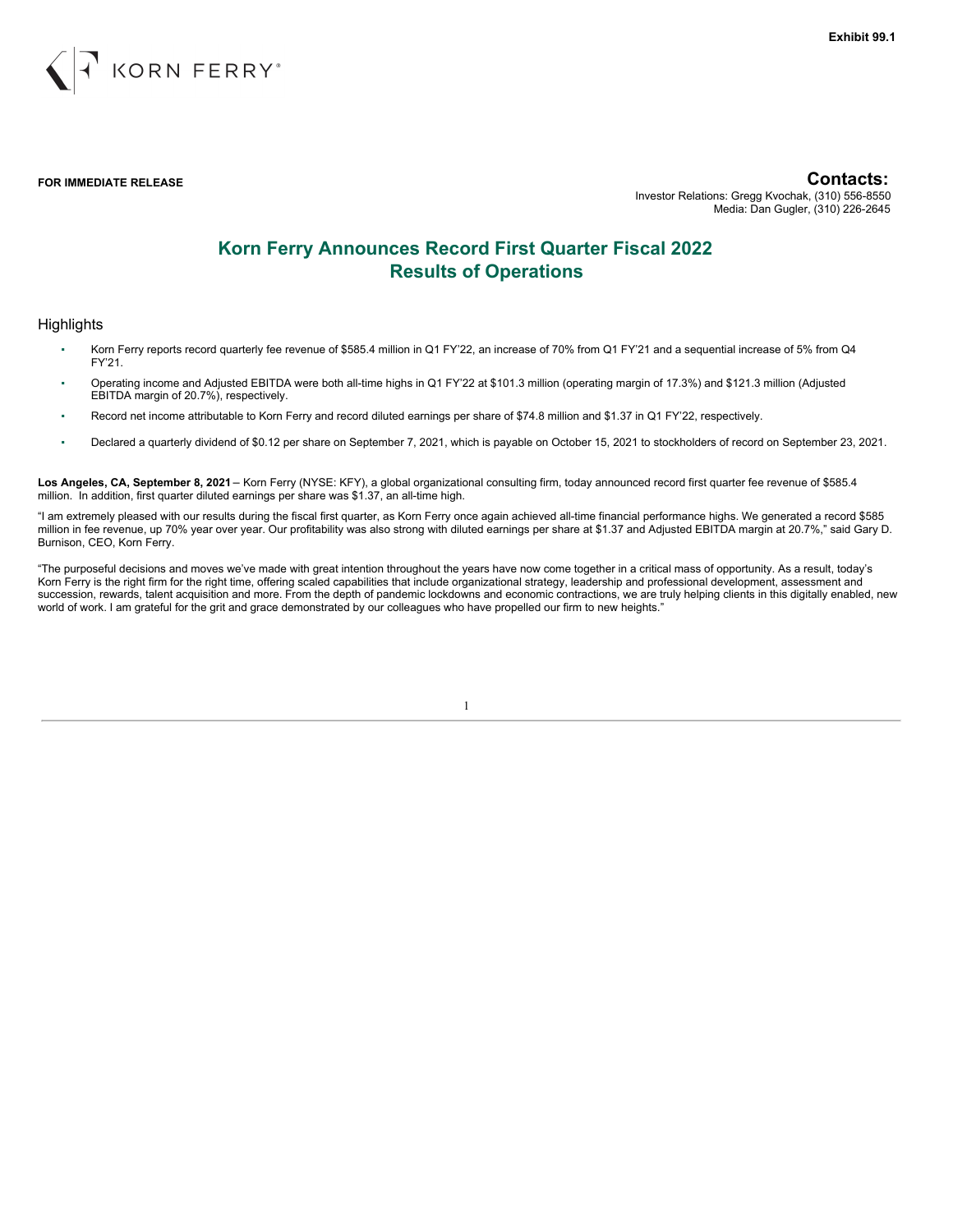## Selected Financial Results

(dollars in millions, except per share amounts)(a)

|                                              | <b>First Quarter</b> |     |              |  |
|----------------------------------------------|----------------------|-----|--------------|--|
|                                              | <b>FY'22</b>         |     | <b>FY'21</b> |  |
| Fee revenue                                  | 585.4                |     | 344.1        |  |
| Total revenue                                | 588.1                |     | 346.9        |  |
| Operating income (loss)                      | 101.3                | \$. | (43.8)       |  |
| Operating margin                             | 17.3 %               |     | (12.7%)      |  |
| Net income (loss) attributable to Korn Ferry | 74.8                 | \$. | (30.8)       |  |
| Basic earnings (loss) per share              | 1.38                 |     | (0.58)       |  |
| Diluted earnings (loss) per share            | 1.37                 |     | (0.58)       |  |

 $\frac{1}{2}$  ,  $\frac{1}{2}$  ,  $\frac{1}{2}$  ,  $\frac{1}{2}$  ,  $\frac{1}{2}$  ,  $\frac{1}{2}$ 

| <b>Adjusted Results (b):</b>                          |              | <b>First Quarter</b> |              |  |  |
|-------------------------------------------------------|--------------|----------------------|--------------|--|--|
|                                                       | <b>FY'22</b> |                      | <b>FY'21</b> |  |  |
| <b>Adjusted EBITDA</b>                                |              | 121.3                | 10.6         |  |  |
| Adjusted EBITDA margin                                |              | 20.7%                | $3.1\%$      |  |  |
| Adjusted net income (loss) attributable to Korn Ferry |              | 74.8                 | (10.2)       |  |  |
| Adjusted basic earnings (loss) per share              |              | 1.38                 | (0.19)       |  |  |
| Adjusted diluted earnings (loss) per share            |              | 1.37                 | (0.19)       |  |  |

(a) Numbers may not total due to rounding.

(b) Adjusted EBITDA refers to earnings before interest, taxes, depreciation and amortization, further adjusted to exclude integration/acquisition costs and net restructuring charges when applicable. Adjusted results on a consolidated basis are non-GAAP financial measures that adjust for the following, as applicable (see attached reconciliations):

|                               | <b>First Quarter</b> |                   |  |                |
|-------------------------------|----------------------|-------------------|--|----------------|
|                               | <b>FY'22</b>         |                   |  | FV'21          |
| Integration/acquisition costs |                      | $\qquad \qquad -$ |  | $\mathsf{v}$ . |
| Restructuring charges, net    |                      |                   |  | 27.5           |

The Company reported record fee revenue in Q1 FY'22 of \$585.4 million, an increase of 70% (up 63% on a constant currency basis) compared to Q1 FY'21. Fee revenue increased in all lines of business. The increase in fee revenue when compared to Q1 FY'21 was primarily due to the increasing relevance of the Company's solutions in helping businesses solve their organizational and human capital issues in today's business environment, as well as the Company's recovery from the economic impact of the coronavirus pandemic ("COVID-19") which adversely impacted the Company on a worldwide basis in Q1 FY'21.

Operating margin was 17.3% in Q1 FY'22 compared to (12.7%) in the year-ago quarter. Adjusted EBITDA margin was 20.7%, compared to Adjusted EBITDA margin of 3.1% in the year-ago quarter. Net income attributable to Korn Ferry was \$74.8 million in Q1 FY'22 compared to net loss attributable to Korn Ferry of \$30.8 million in Q1 FY'21.

The year-over-year improvement in each of the above measures of profitability was due to the increase in fee revenue discussed above as well as cost savings realized from work being conducted virtually. Partially offsetting this were increases in both compensation and benefits expense and cost of services expense due in large part to an increase in new business and the related fee revenue. The increase in compensation and benefits expense was driven by higher salaries and related payroll taxes and performance related bonus expense due to revenue growth through the recovery combined with an increase in overall profitability and headcount . In addition, the profitability in operating income improved as we did not incur restructuring charges in Q1 FY'22 as compared to \$27.5 million incurred in Q1 FY'21.

2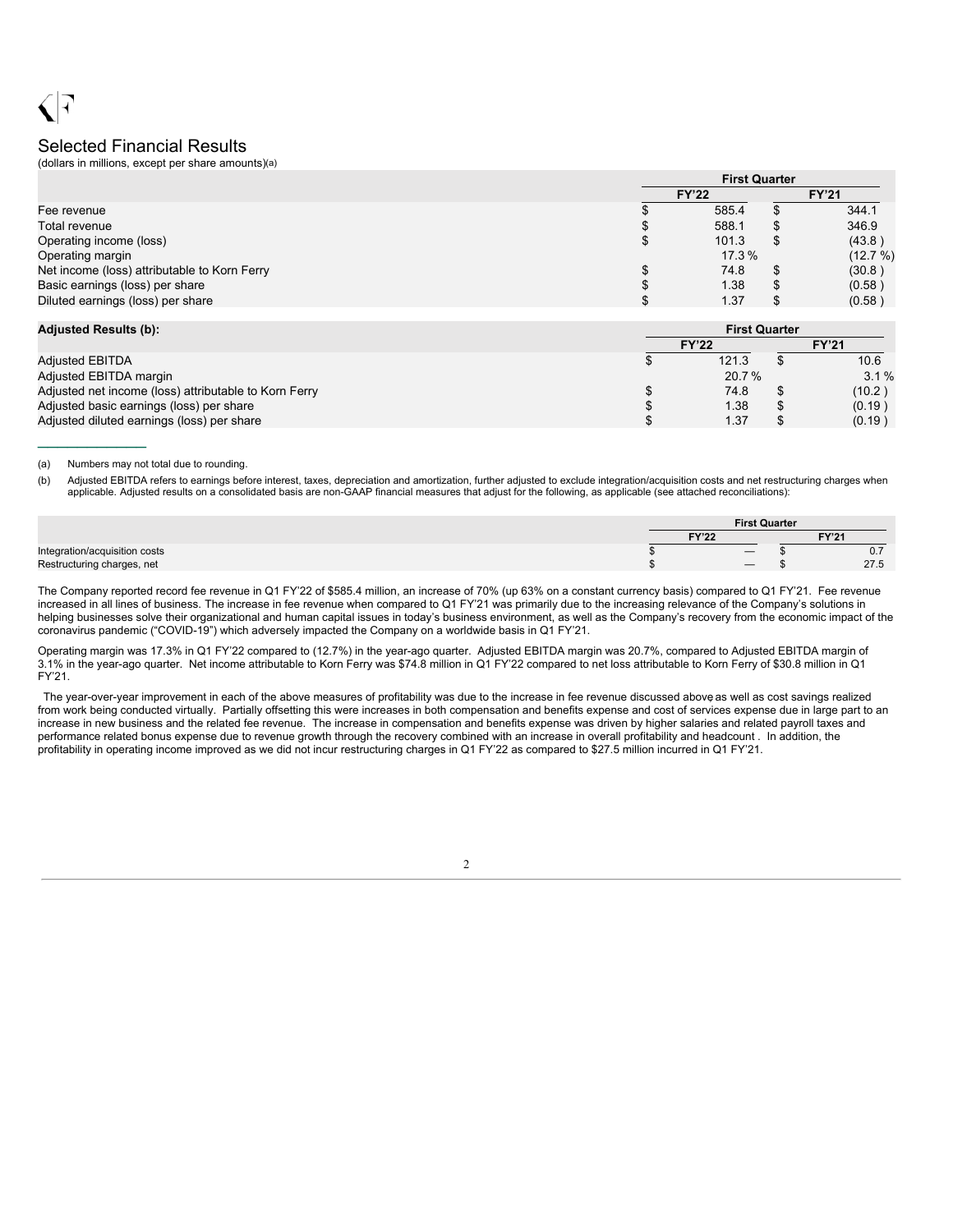# Results by Line of Business

## Selected Consulting Data

(dollars in millions)(a)

|                                                                                                                  |              | <b>First Quarter</b> |    |                     |  |
|------------------------------------------------------------------------------------------------------------------|--------------|----------------------|----|---------------------|--|
|                                                                                                                  |              | <b>FY'22</b>         |    | <b>FY'21</b>        |  |
| Fee revenue                                                                                                      |              | 148.5                |    | 99.3                |  |
| Total revenue                                                                                                    | ъ            | 149.0                |    | 99.6                |  |
| Ending number of consultants and execution staff (b)<br>Hours worked in thousands (c)<br>Average billed rate (d) | \$           | 1,651<br>426<br>349  | S  | 1,511<br>367<br>271 |  |
| <b>Adjusted Results (e):</b>                                                                                     |              | <b>First Quarter</b> |    |                     |  |
|                                                                                                                  | <b>FY'22</b> |                      |    | <b>FY'21</b>        |  |
| <b>Adjusted EBITDA</b>                                                                                           |              | 26.8                 | \$ | 6.6                 |  |
| Adjusted EBITDA margin                                                                                           |              | 18.1%                |    | 6.6%                |  |

(a) Numbers may not total due to rounding.

 $\frac{1}{2}$  ,  $\frac{1}{2}$  ,  $\frac{1}{2}$  ,  $\frac{1}{2}$  ,  $\frac{1}{2}$  ,  $\frac{1}{2}$  ,  $\frac{1}{2}$ 

(b) Represents number of employees originating, delivering and executing consulting services.

(c) The number of hours worked by consultant and execution staff during the period.

(d) The amount of fee revenue divided by the number of hours worked by consultants and execution staff.

(e) Adjusted results exclude the following:

|                            |              | <b>First Quarter</b> |                  |  |
|----------------------------|--------------|----------------------|------------------|--|
|                            | T1/100<br>14 |                      | EV'24            |  |
| Restructuring charges, net |              |                      | $40 -$<br>$\sim$ |  |

Fee revenue was \$148.5 million in Q1 FY'22 compared to \$99.3 million in Q1 FY'21, an increase of \$49.2 million or 50% (up 44% on a constant currency basis)The increase in fee revenue was due to the diversity and increasing relevance of our consulting services and our ability to adapt to delivering the services in a virtual world as well as the Company's recovery from the economic impact of COVID-19, which negatively impacted the Company on a worldwide basis in Q1 FY'21.

Adjusted EBITDA was \$26.8 million in Q1 FY'22 with an Adjusted EBITDA margin of 18.1% compared to Adjusted EBITDA of \$6.6 million with an associated margin of 6.6%, respectively, in the year-ago quarter. This change resulted from the increase in fee revenue outlined above, as well as cost savings realized from work being conducted virtually. These changes were partially offset by increases in both compensation and benefits expense and cost of services expense due in large part to an increase in new business and the related fee revenue. The increase in compensation and benefits expense was driven by higher salaries and related payroll taxes and performance related bonus expense due to the revenue growth through the recovery combined with an increase in overall profitability and headcount.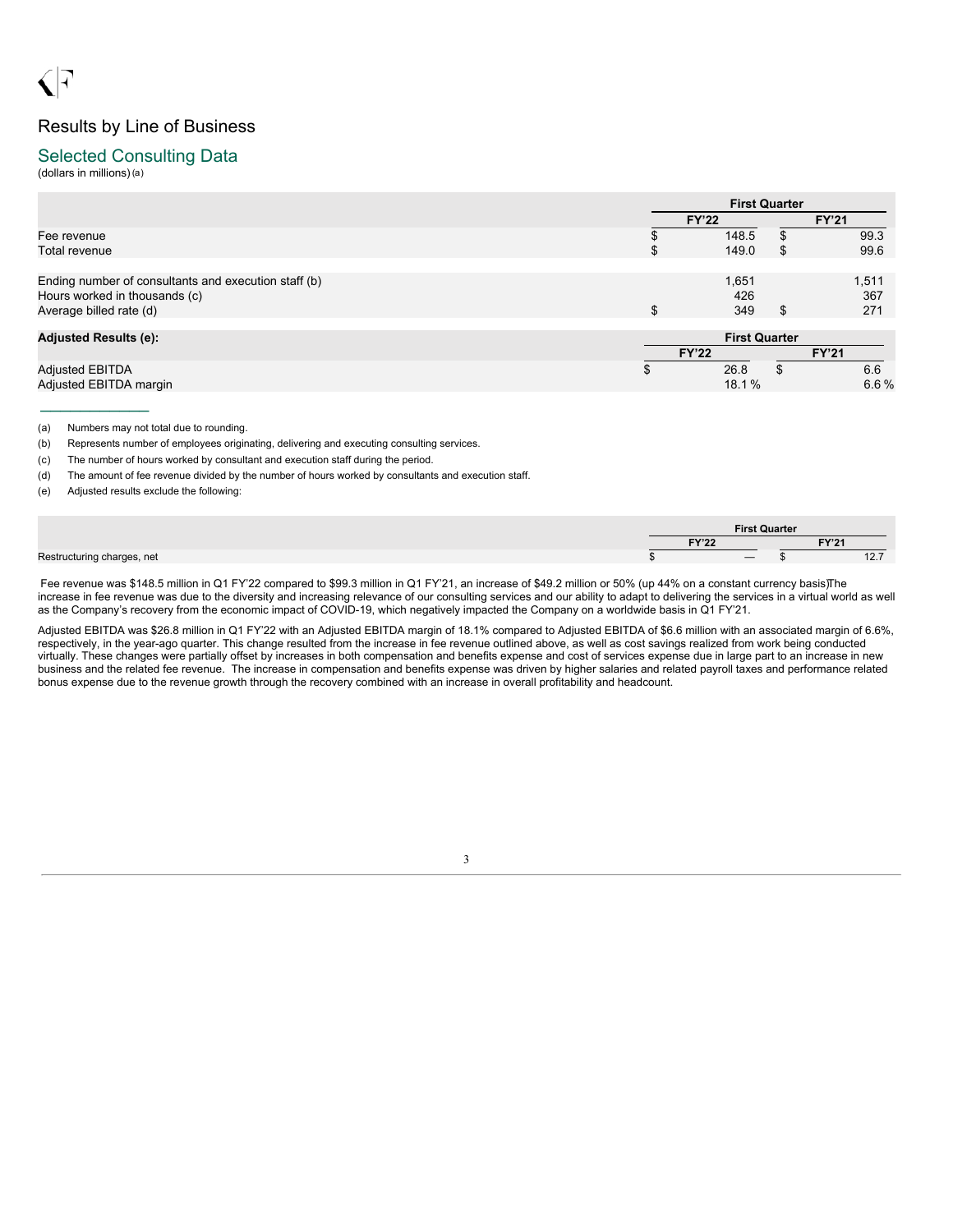# Selected Digital Data

(dollars in millions)(a)

Digital leverages an artificial intelligence powered, machine-learning platform to identify the best structures, roles, capabilities, and behaviors needed to drive business forward. This end-to-end platform combines Korn Ferry proprietary data, client data, and external market data to help make better, faster decisions about organizations, leadership, and people.

|                                                                    | <b>First Quarter</b> |  |              |  |
|--------------------------------------------------------------------|----------------------|--|--------------|--|
|                                                                    | <b>FY'22</b>         |  | <b>FY'21</b> |  |
| Fee revenue                                                        | 80.7                 |  | 56.0         |  |
| Total revenue                                                      | 80.7                 |  | 56.0         |  |
| Ending number of consultants<br>Subscription & License fee revenue | \$<br>297<br>24.4    |  | 352<br>21.1  |  |
| <b>Adjusted Results (b):</b>                                       | <b>First Quarter</b> |  |              |  |
|                                                                    | <b>FY'22</b>         |  | <b>FY'21</b> |  |
| <b>Adjusted EBITDA</b>                                             | 25.6                 |  | 7.9          |  |

Adjusted EBITDA margin 31.8 % 14.2 %

 $\frac{1}{2}$  ,  $\frac{1}{2}$  ,  $\frac{1}{2}$  ,  $\frac{1}{2}$  ,  $\frac{1}{2}$  ,  $\frac{1}{2}$  ,  $\frac{1}{2}$ 

#### (a) Numbers may not total due to rounding.

(b) Adjusted results exclude the following:

|                               | <b>First Quarter</b> |              |  |               |
|-------------------------------|----------------------|--------------|--|---------------|
|                               |                      | <b>FY'22</b> |  | <b>FY'21</b>  |
| Integration/acquisition costs |                      |              |  | 0.6           |
| Restructuring charges, net    |                      |              |  | 29<br><u></u> |

Fee revenue was \$80.7 million in Q1 FY'22 compared to \$56.0 million in Q1 FY'21, an increase of \$24.7 million or 44% (up 39% on a constant currency basis). The increase in fee revenue was due to the Company's recovery from the economic impact of COVID-19, which negatively impacted the Company on a worldwide basis in Q1 FY'21. As economies around the world recover and companies pivot from in person training to virtual delivery of training courses, the demand for our digital products and services continues to recover, which resulted in an increase in fee revenue on a worldwide basis in Q1 FY'22.

Adjusted EBITDA was \$25.6 million in Q1 FY'22 with an Adjusted EBITDA margin of 31.8% compared to \$7.9 million and 14.2%, respectively, in the year-ago quarter. Contributing to the increase were higher fee revenues as well as cost savings realized from work being conducted virtually. Partially offsetting this were increases in compensation and benefits expense and cost of services expense. The increase in compensation and benefits expense was driven by higher salaries and related payroll taxes and commission expenses as a result of revenue growth through the recovery.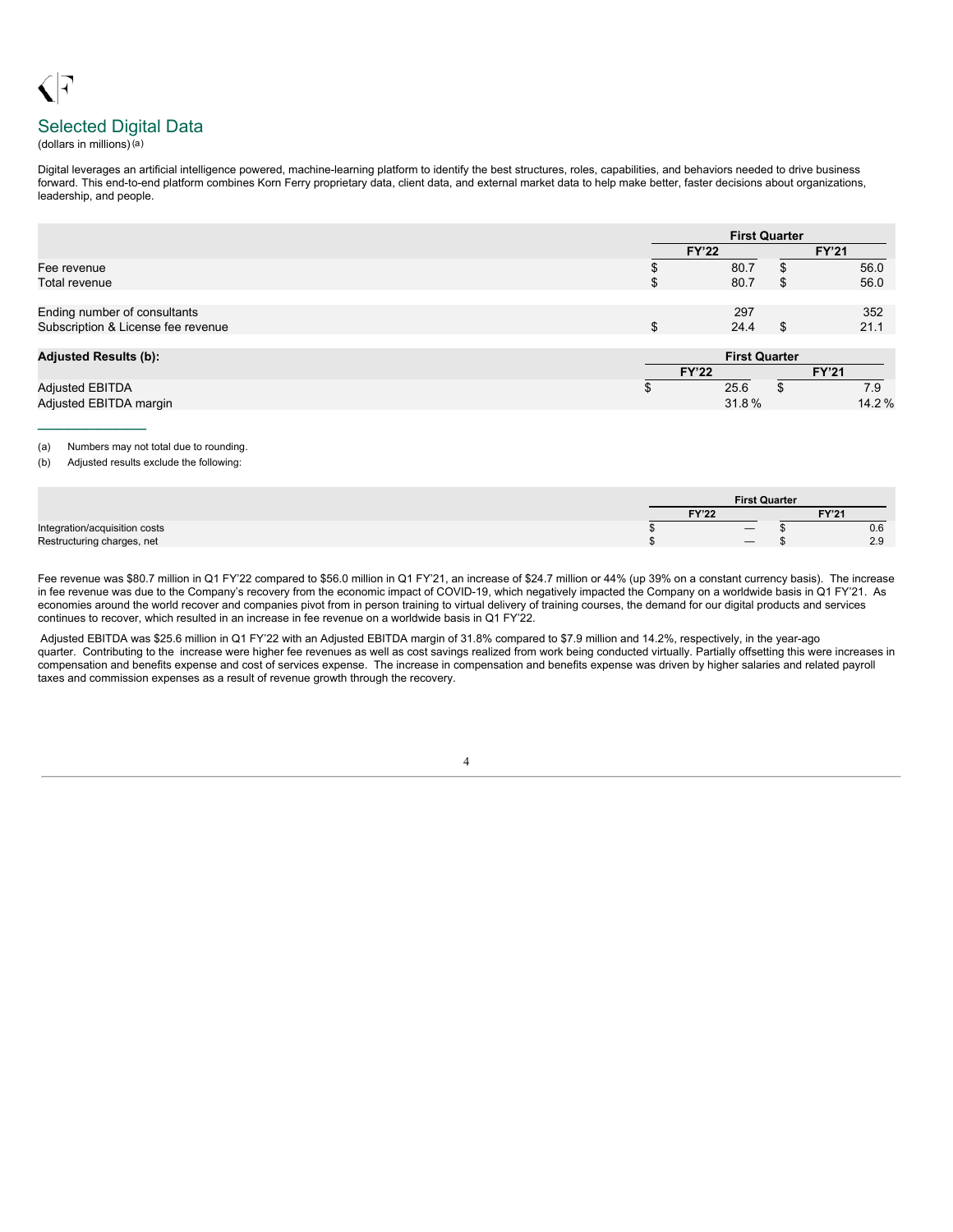## Selected Executive Search Data(a)

(dollars in millions)(b)

|                               |              | <b>First Quarter</b> |              |  |  |
|-------------------------------|--------------|----------------------|--------------|--|--|
|                               | <b>FY'22</b> |                      | <b>FY'21</b> |  |  |
| Fee revenue                   |              | 216.9                | 120.1        |  |  |
| Total revenue                 | \$           | 217.7                | 120.9        |  |  |
|                               |              |                      |              |  |  |
| Ending number of consultants  |              | 565                  | 510          |  |  |
| Average number of consultants |              | 544                  | 533          |  |  |
| Engagements billed            |              | 4,175                | 2,671        |  |  |
| New engagements (c)           |              | 1,745                | 1,115        |  |  |
|                               |              |                      |              |  |  |

| Adjusted Results (d):  | <b>First Quarter</b> |       |              |      |
|------------------------|----------------------|-------|--------------|------|
|                        | <b>FY'22</b>         |       | <b>FY'21</b> |      |
| <b>Adiusted EBITDA</b> |                      | 61.6  |              | 8.1  |
| Adjusted EBITDA margin |                      | 28.4% |              | 6.7% |

(a) Executive Search is the sum of the individual Executive Search Reporting Segments and is presented on a consolidated basis as it is consistent with the Company's discussion of its Lines of Business, and financial metrics used by the Company's investor base.

(b) Numbers may not total due to rounding.

(c) Represents new engagements opened in the respective period.

(d) Executive Search Adjusted EBITDA and Adjusted EBITDA margin are non-GAAP financial measures that adjust for the following:

|                            | <b>First Quarter</b>     |              |               |
|----------------------------|--------------------------|--------------|---------------|
|                            | <b>EVION</b>             | <b>FY'21</b> |               |
| Restructuring charges, net | $\overline{\phantom{0}}$ |              | $\cup . \sim$ |

Fee revenue was \$216.9 million and \$120.1 million in Q1 FY'22 and Q1 FY'21, respectively, a year-over-year increase of \$96.8 million or 81% (up 74% on a constant currency basis). Fee revenue increased in all regions with the largest increase in North America where demand for our products and services has exceeded pre-pandemic levels in conjunction with the worldwide economic recovery.

Adjusted EBITDA was \$61.6 million in Q1 FY'22 with an Adjusted EBITDA margin of 28.4% compared to Adjusted EBITDA of \$8.1 million and Adjusted EBITDA margin of 6.7%, respectively, in the year-ago quarter. This change resulted from an increase in fee revenue due to the Company's recovery from the economic impact of COVID-19 as well as cost savings realized from work being conducted virtually. These changes were offset by an increase in compensation and benefits expense due to an increase in salaries and related payroll taxes and performance related bonus expense as a result of revenue growth through the recovery combined with an increase in overall profitability and headcount.

5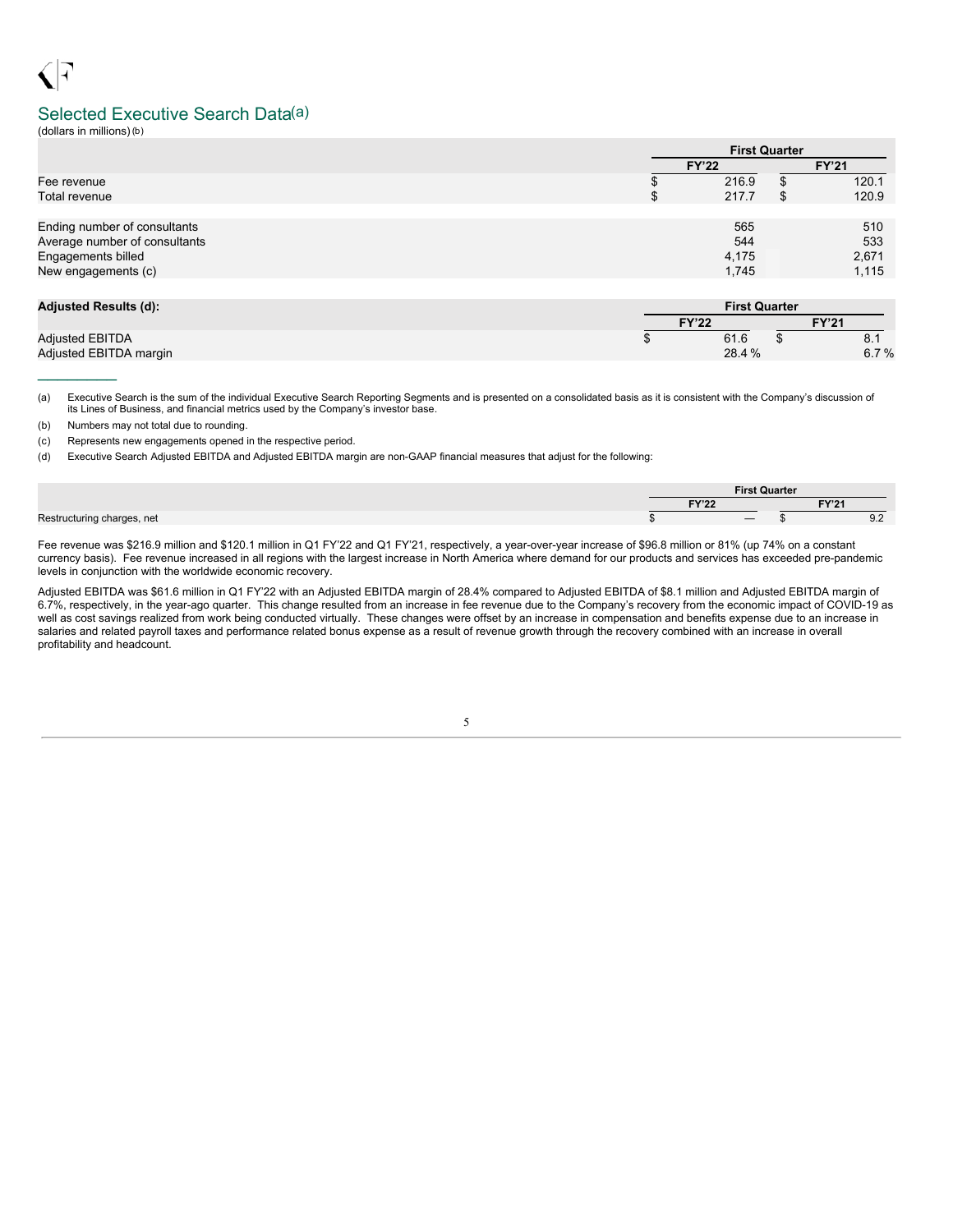# Selected RPO and Professional Search Data

(dollars in millions)(a)

 $\triangleleft$   $\Box$ 

 $\frac{1}{2}$  ,  $\frac{1}{2}$  ,  $\frac{1}{2}$  ,  $\frac{1}{2}$  ,  $\frac{1}{2}$  ,  $\frac{1}{2}$  ,  $\frac{1}{2}$ 

|                        |              | <b>First Quarter</b> |
|------------------------|--------------|----------------------|
|                        | <b>FY'22</b> | <b>FY'21</b>         |
| Fee revenue            |              | 68.7<br>139.3        |
| Total revenue          |              | 70.4<br>140.8        |
| Engagements billed (b) |              | 1,824<br>1,027       |
| New engagements (c)    |              | 988<br>564           |

| <b>Adjusted Results (d):</b> | <b>First Quarter</b> |  |              |  |  |  |  |  |  |
|------------------------------|----------------------|--|--------------|--|--|--|--|--|--|
|                              | <b>FY'22</b>         |  | <b>FY'21</b> |  |  |  |  |  |  |
| <b>Adjusted EBITDA</b>       | 34.0                 |  | 6.0          |  |  |  |  |  |  |
| Adjusted EBITDA margin       | 24.4%                |  | $8.8\%$      |  |  |  |  |  |  |

(a) Numbers may not total due to rounding.

(b) Represents professional search engagements billed.

(c) Represents new professional search engagements opened in the respective period.

(d) Adjusted results exclude the following:

|  |                      | <b>First Quarter</b> |              |
|--|----------------------|----------------------|--------------|
|  | EVIOO.<br>$\sqrt{2}$ |                      | <b>FY'21</b> |
|  |                      |                      | <u>.</u> .   |

Fee revenue was \$139.3 million in Q1 FY'22, an increase of \$70.6 million or 103% (up 93% on a constant currency basis), compared to the year-ago quarter. The higher fee revenue was driven by an increase in recruitment process outsourcing ("RPO") fee revenue of \$43.1 million or 97% (87% at constant currency) and an increase in Professional Search fee revenue of \$27.6 million or 114% (105% at constant currency) due to the wider adoption of RPO services in the market and the Company's recovery from the economic impact of COVID-19, which negatively impacted the Company on a worldwide basis in Q1 FY'21 .

Adjusted EBITDA was \$34.0 million in Q1 FY'22 with an Adjusted EBITDA margin of 24.4% in Q1 FY'22 compared to \$6.0 million and 8.8%, respectively, in the year-ago quarter. The increase in Adjusted EBITDA was due to the higher fee revenue discussed above, as well as cost savings realized from work being conducted virtually. Partially offsetting this were increases in compensation and benefits expense and cost of services expense. The increase in compensation and benefits was driven by higher salaries and related payroll taxes and performance related bonus expense as a result of revenue growth through the recovery combined with an increase in overall profitability and headcount.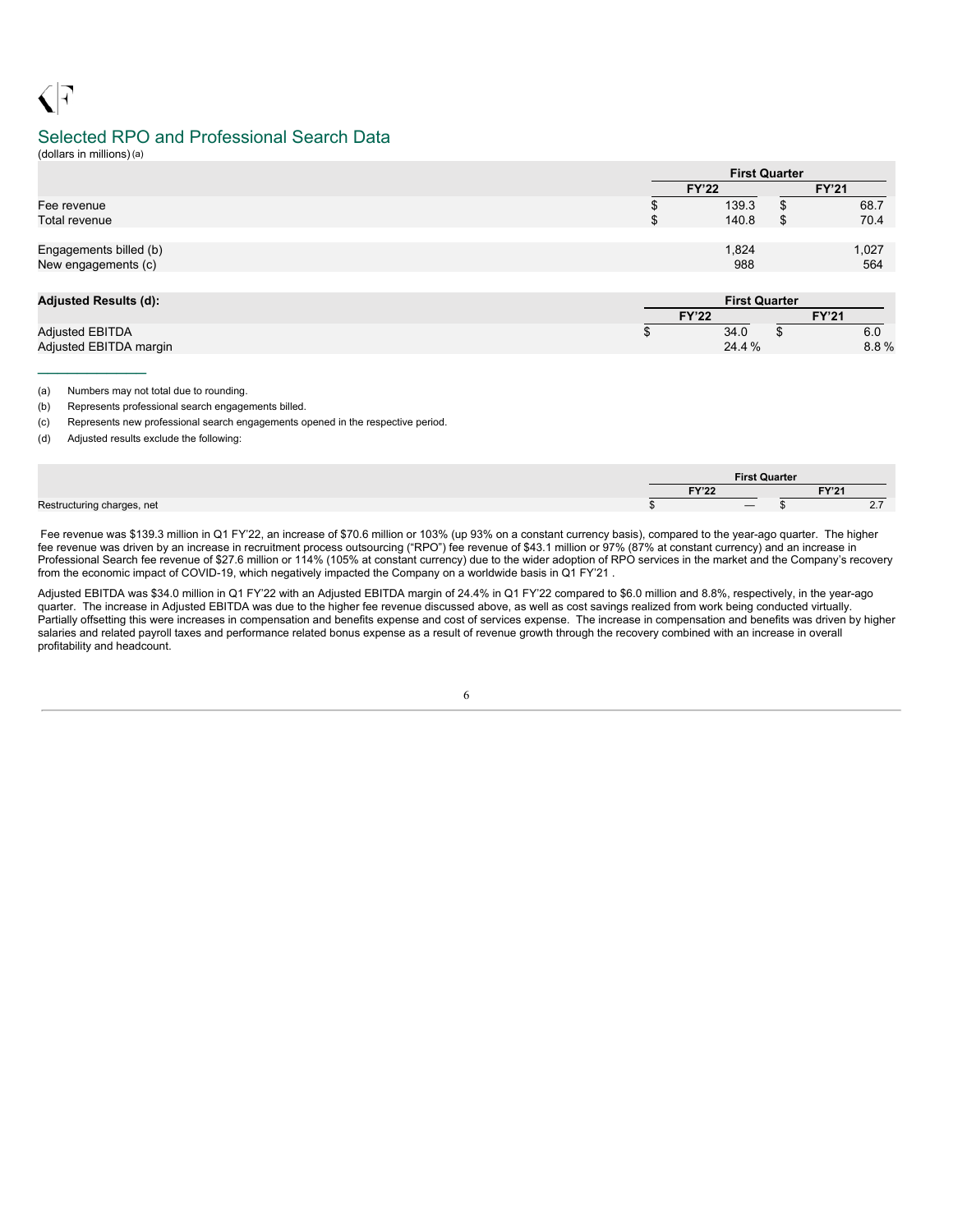<span id="page-9-0"></span> $\sqrt{7}$ 

## **Outlook**

Assuming no new major pandemic lockdowns, worldwide economic conditions, financial markets and foreign exchange rates remain steady, on a consolidated basis:

- Q2 FY'22 fee revenue is expected to be in the range of \$585 million and \$615 million; and
- Q2 FY'22 diluted earnings per share is expected to range between \$1.30 to \$1.44.

## **Earnings Conference Call Webcast**

The earnings conference call will be held today at 12:00 PM (EDT) and hosted by CEO Gary Burnison, CFO Robert Rozek and SVP Finance Gregg Kvochak. The conference call will be webcast and available online at inkornferry.com. We will also post to this section of our website earnings slides, which will accompany our webcast, and other important information, and encourage you to review the information that we make available on our website.

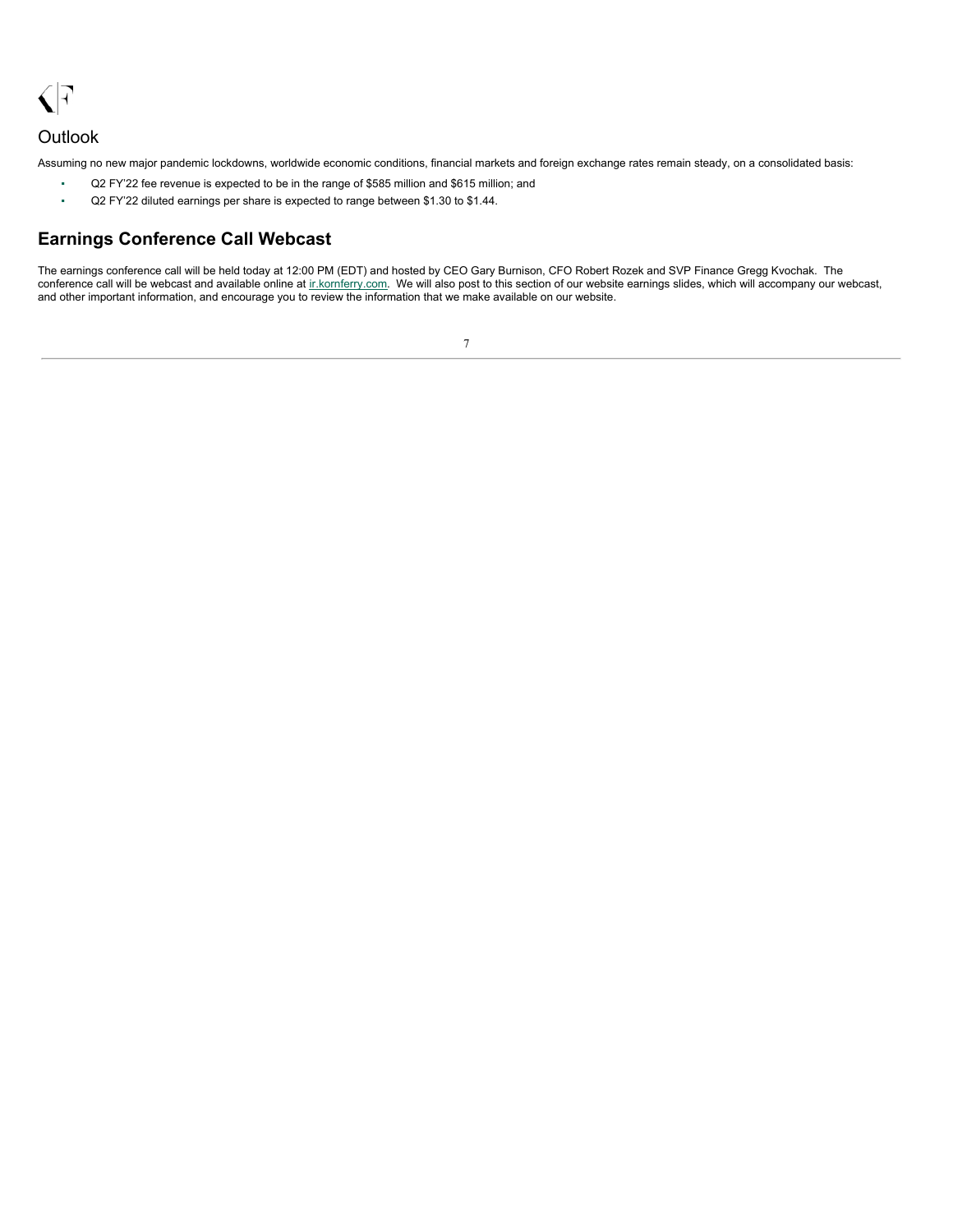## **About Korn Ferry**

Korn Ferry is a global organizational consulting firm. We help clients synchronize strategy and talent to drive superior performance. We work with organizations to design their structures, roles, and responsibilities. We help them hire the right people to bring their strategy to life. And we advise them on how to reward, develop, and motivate their people. Visit kornferry.com for more information.

## *Forward-Looking Statements*

Statements in this press release and our conference call that relate to our outlook, projections, goals, strategies, future plans and expectations, and other statements of future events or conditions are forward-looking statements that involve a number of risks and uncertainties. Words such as "believes" "axpects" "anticipates" "goals" "estimates", "guidance", "may", "should", "could", "will" or "likely", and variations of such words and similar expressions are intended to identify such forward-looking statements. Statements that refer to or are based on estimates, forecasts, projections, uncertain events or assumptions, including statements relating to expected demand for our products and services, the magnitude and duration of the impact of the COVID-19 outbreak on our business, employees, customers and our ability to provide services in affected regions, and the potential opportunities for our business as a result of worldwide changes in how companies conduct business as a result of COVID-19. Readers are cautioned not to place undue reliance on such statements. Such statements are based on current expectations; actual results in future periods may differ materially from those currently expected or desired because of a number of risks and uncertainties that are beyond the control of Korn Ferry. The potential risks and uncertainties include those relating to the ultimate magnitude and duration of COVID-19 and any future pandemic or similar outbreaks, and related restrictions and operational requirements that apply to our business and the businesses of our clients, and any related negative impacts on our business, employees, customers and our ability to provide services in affected regions, global and local political or economic developments in or affecting countries where we have operations, competition, changes in demand for our services as a result of automation, the dependence on and costs of attracting and retaining qualified and experienced consultants, our ability to maintain relationships with customers and suppliers and retain key employees, maintaining our brand name and professional reputation, potential legal liability and regulatory developments, the portability of client relationships, consolidation of the industries we serve, changes and developments in government laws and regulations, evolving investor and customer expectations with regard to environmental matters, currency fluctuations in our international operations, risks related to growth, alignment of our cost structure, restrictions imposed by off-limits agreements, reliance on information processing systems, cyber security vulnerabilities, changes to data security, data privacy and data protection laws, limited protection of our intellectual property, our ability to enhance and develop new technology, our ability to develop new products and services, the utilization and billing rates of our consultants, dependence on third parties for the execution of critical functions, our ability to successfully recover from a disaster or other business continuity problems, changes in our accounting estimates/assumptions, technical guidance relating to the Tax Act, treaties, or regulations on our business and our company, impairment of goodwill and other intangible assets, deferred tax assets that we may not be able to use, our indebtedness, the phase-out of the London Interbank Offered Rate, the withdrawal of the United Kingdom from the European Union, expansion of social media platforms, seasonality, ability to effect acquisition and integrate acquired businesses and employment liability risk. For a detailed description of risks and uncertainties that could cause differences, please refer to Korn Ferry's periodic filings with the Securities and Exchange Commission. Korn Ferry disclaims any intention or obligation to update or revise any forward-looking statements, whether as a result of new *information, future events or otherwise.*

## *Use of Non-GAAP Financial Measures*

This press release contains financial information calculated other than in accordance with U.S. Generally Accepted Accounting Principles ("GAAP"). In particular, it includes:

- Adjusted net income (loss) attributable to Korn Ferry, adjusted to exclude integration/acquisition costs and restructuring charges net of income tax effect;
- Adjusted basic and diluted earnings (loss) per share, adjusted to exclude integration/acquisition costs and restructuring charges net of income tax effect;
- Constant currency (calculated using a quarterly average) percentages that represent the percentage change that would have resulted had exchange rates in the *prior period been the same as those in effect in the current period;*
- Consolidated and Executive Search Adjusted EBITDA, which is earnings before interest, taxes, depreciation and amortization, further adjusted to exclude *integration/acquisition costs and restructuring charges, and Consolidated and Executive Search Adjusted EBITDA margin.*

8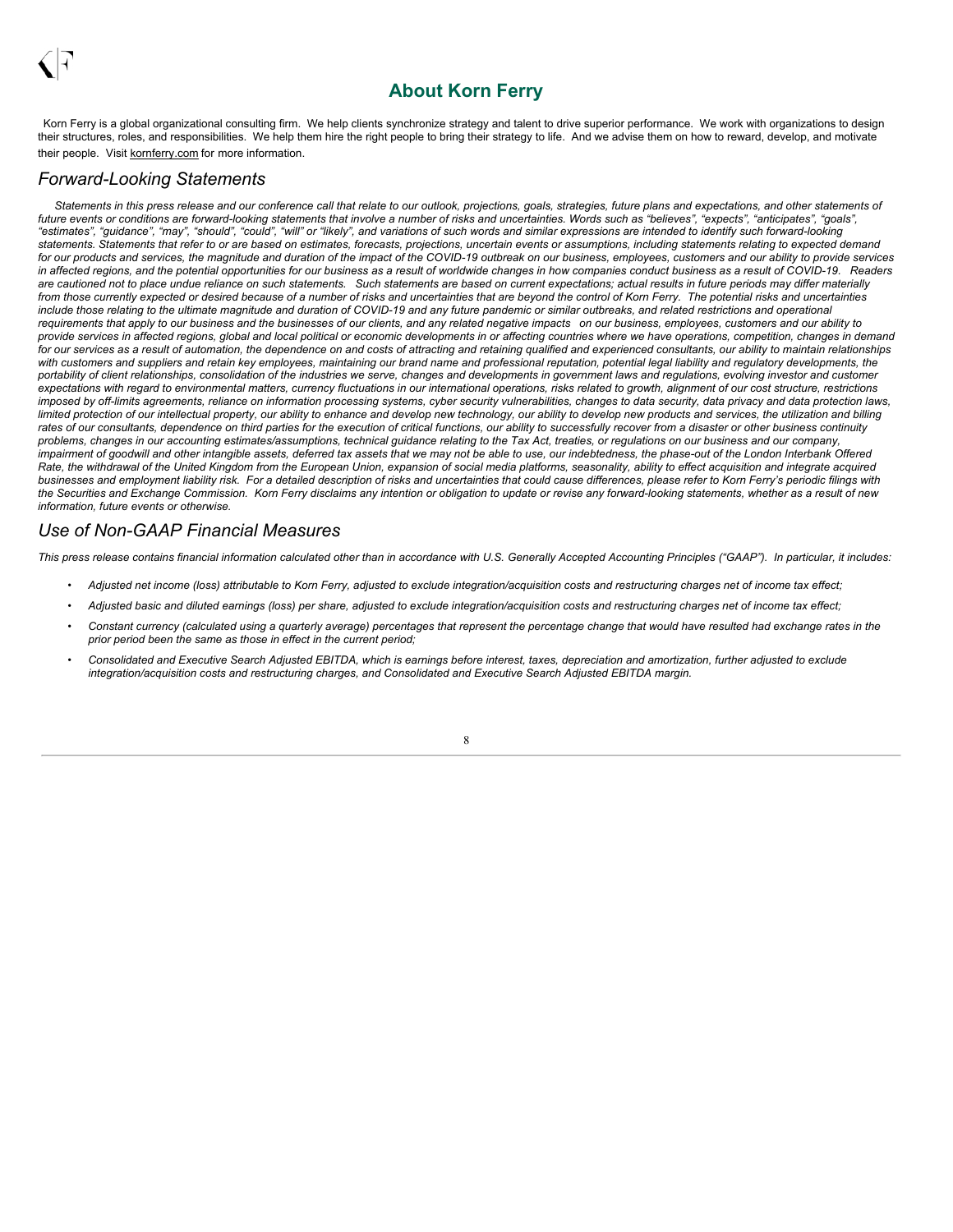This non-GAAP disclosure has limitations as an analytical tool, should not be viewed as a substitute for financial information determined in accordance with GAAP, and should not be considered in isolation or as a substitute for analysis of the Company's results as reported under GAAP, nor is it necessarily comparable to non-GAAP *performance measures that may be presented by other companies.*

Management believes the presentation of non-GAAP financial measures in this press release provides meaningful supplemental information regarding Korn Ferry's performance by excluding certain charges that may not be indicative of Korn Ferry's ongoing operating results. These non-GAAP financial measures are performance measures and are not indicative of the liquidity of Korn Ferry. These charges, which are described in the footnotes in the attached reconciliations, represent 1) costs we incurred to acquire and integrate a portion of our Digital business and 2) charges we incurred to restructure the Company as a result of COVID-19. The use of non-GAAP financial measures facilitates comparisons to Korn Ferry's historical performance. Korn Ferry includes non-GAAP financial measures because management believes they are useful to investors in allowing for greater transparency with respect to supplemental information used by management in its evaluation of Korn Ferry's ongoing operations and financial and operational decision-making. Adjusted net income (loss) attributable to Korn Ferry, adjusted basic and diluted earnings (loss) per share and Consolidated and Executive Search Adjusted EBITDA, exclude certain charges that management does not consider on-going in nature and allows management and investors to make more meaningful period-to-period comparisons of the Company's operating results. Management further believes that Consolidated and Executive Search Adjusted EBITDA is useful to investors because it is frequently used by investors and other interested parties to measure operating performance among companies with different capital structures, effective tax rates and tax attributes and capitalized asset values, all of which can vary substantially from company to company. In the case of constant currency percentages, management believes the presentation of such information provides useful supplemental information regarding Korn Ferry's performance as excluding the impact of exchange rate changes on Korn Ferry's financial performance allows investors to make more meaningful period-to-period comparisons of the Company's operating results, to better identify operating trends that may otherwise be masked or distorted by exchange rate changes and to perform related trend analysis, and provides a higher degree of transparency of information used by management in its evaluation of Korn Ferry's ongoing operations and financial and operational decision-making.

*[Tables attached]*

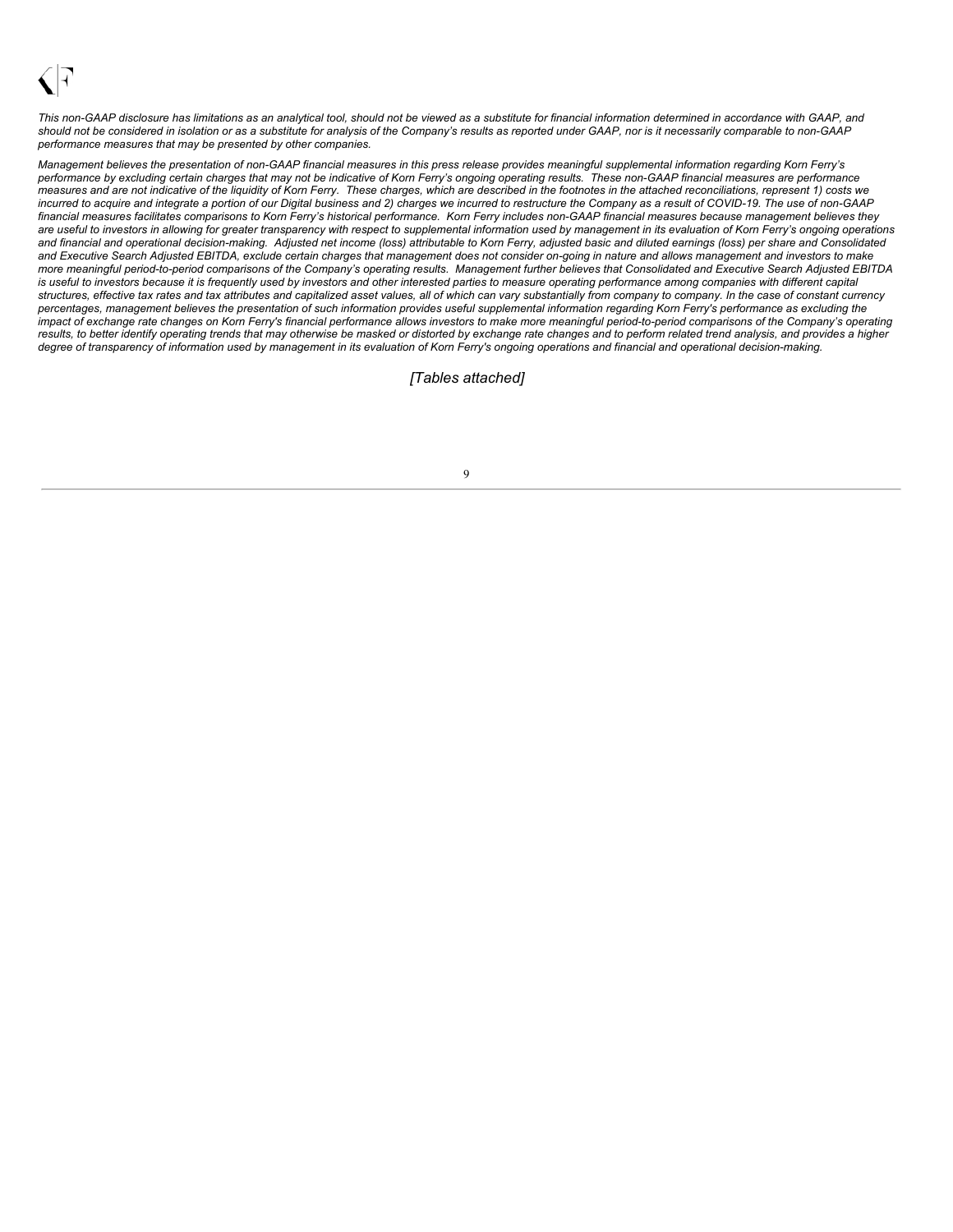#### **KORN FERRY AND SUBSIDIARIES CONSOLIDATED STATEMENTS OF OPERATIONS (in thousands, except per share amounts)**

|                                                              |      | <b>Three Months Ended</b> |           |
|--------------------------------------------------------------|------|---------------------------|-----------|
|                                                              |      | <b>July 31,</b>           |           |
|                                                              | 2021 |                           | 2020      |
|                                                              |      | (unaudited)               |           |
| Fee revenue                                                  | \$   | 585,395                   | 344.097   |
| Reimbursed out-of-pocket engagement expenses                 |      | 2,703                     | 2,786     |
| Total revenue                                                |      | 588,098                   | 346,883   |
| Compensation and benefits                                    |      | 396,236                   | 284,012   |
| General and administrative expenses                          |      | 50,267                    | 47,089    |
| Reimbursed expenses                                          |      | 2,703                     | 2,786     |
| Cost of services                                             |      | 21,993                    | 14,269    |
| Depreciation and amortization                                |      | 15,644                    | 15,035    |
| Restructuring charges, net                                   |      |                           | 27,487    |
| Total operating expenses                                     |      | 486,843                   | 390,678   |
| Operating income (loss)                                      |      | 101,255                   | (43, 795) |
| Other income, net                                            |      | 4,447                     | 11,162    |
| Interest expense, net                                        |      | (5, 426)                  | (6,894)   |
| Income (loss) before provision (benefit) for income taxes    |      | 100,276                   | (39, 527) |
| Income tax provision (benefit)                               |      | 23,879                    | (8,672)   |
| Net income (loss)                                            |      | 76,397                    | (30, 855) |
| Net (income) loss attributable to noncontrolling interest    |      | (1,574)                   | 22        |
| Net income (loss) attributable to Korn Ferry                 |      | 74,823                    | (30, 833) |
| Earnings (loss) per common share attributable to Korn Ferry: |      |                           |           |
| Basic                                                        |      | 1.38                      | (0.58)    |
| <b>Diluted</b>                                               |      | 1.37                      | (0.58)    |
| Weighted-average common shares outstanding:                  |      |                           |           |
| Basic                                                        |      | 52,760                    | 53,264    |
| <b>Diluted</b>                                               |      | 53,320                    | 53,264    |
| Cash dividends declared per share:                           |      | 0.12                      | 0.10      |
|                                                              |      |                           |           |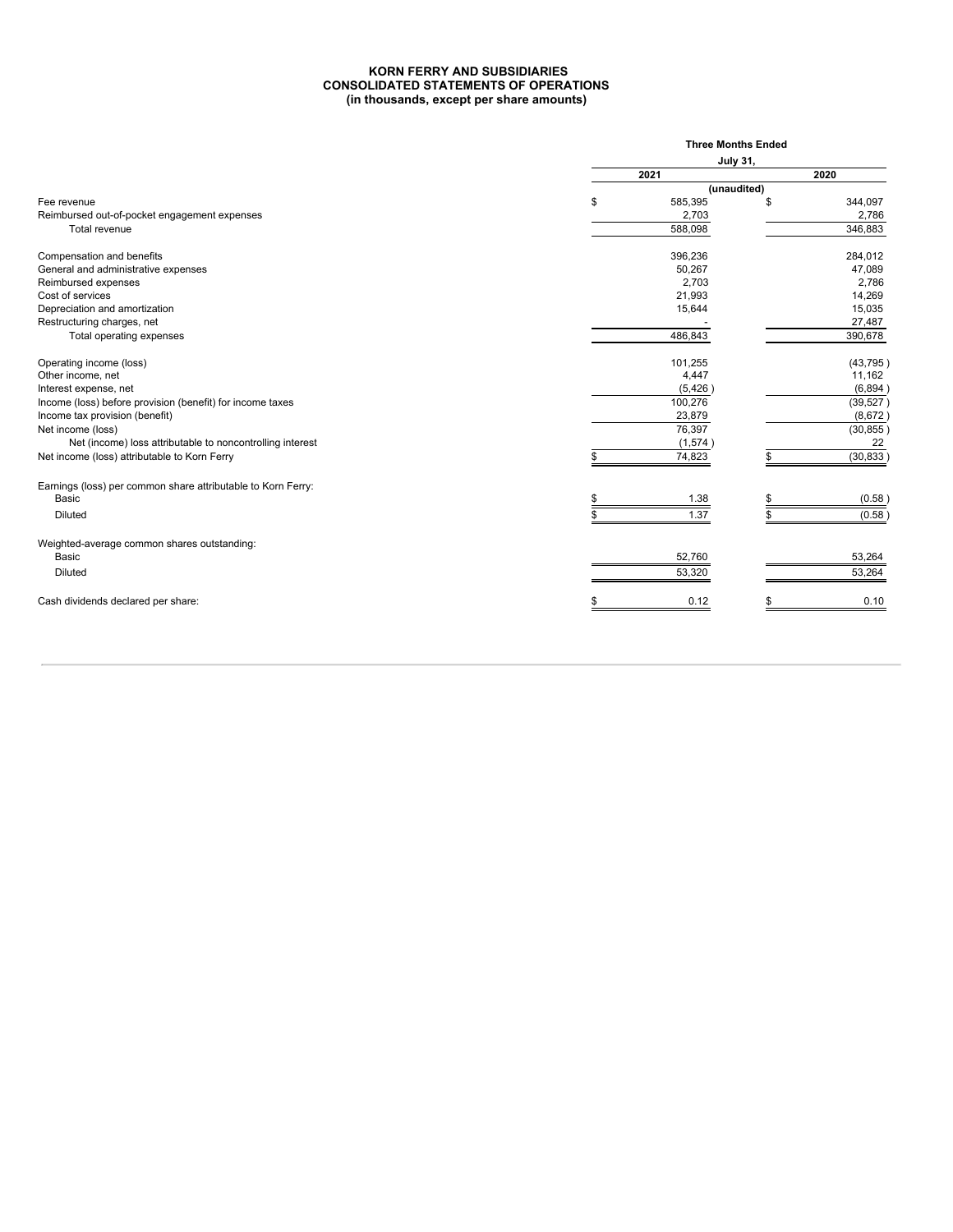#### **KORN FERRY AND SUBSIDIARIES FINANCIAL SUMMARY BY REPORTING SEGMENT (dollars in thousands) (unaudited)**

|                                              | Three Months Ended July 31, |    |         |           |  |  |  |  |  |  |
|----------------------------------------------|-----------------------------|----|---------|-----------|--|--|--|--|--|--|
|                                              | 2021                        |    |         |           |  |  |  |  |  |  |
| Fee revenue:                                 |                             |    |         |           |  |  |  |  |  |  |
| Consulting                                   | \$<br>148.478               | \$ | 99,318  | 49.5%     |  |  |  |  |  |  |
| Digital                                      | 80,671                      |    | 55,973  | 44.1%     |  |  |  |  |  |  |
| <b>Executive Search:</b>                     |                             |    |         |           |  |  |  |  |  |  |
| North America                                | 138,678                     |    | 69,315  | 100.1%    |  |  |  |  |  |  |
| <b>EMEA</b>                                  | 42,747                      |    | 30,081  | 42.1%     |  |  |  |  |  |  |
| Asia Pacific                                 | 28,703                      |    | 17,252  | 66.4%     |  |  |  |  |  |  |
| Latin America                                | 6,776                       |    | 3,495   | 93.9%     |  |  |  |  |  |  |
| Total Executive Search (a)                   | 216,904                     |    | 120,143 | 80.5%     |  |  |  |  |  |  |
| RPO and Professional Search                  | 139,342                     |    | 68,663  | 102.9%    |  |  |  |  |  |  |
| Total fee revenue                            | 585,395                     |    | 344,097 | 70.1%     |  |  |  |  |  |  |
| Reimbursed out-of-pocket engagement expenses | 2,703                       |    | 2,786   | $(3.0\%)$ |  |  |  |  |  |  |
| Total revenue                                | 588,098                     |    | 346,883 | 69.5%     |  |  |  |  |  |  |

(a) Total Executive Search is the sum of the individual Executive Search Reporting Segments and is presented on a consolidated basis as it is consistent with the<br>Company's discussion of its Lines of Business, and financial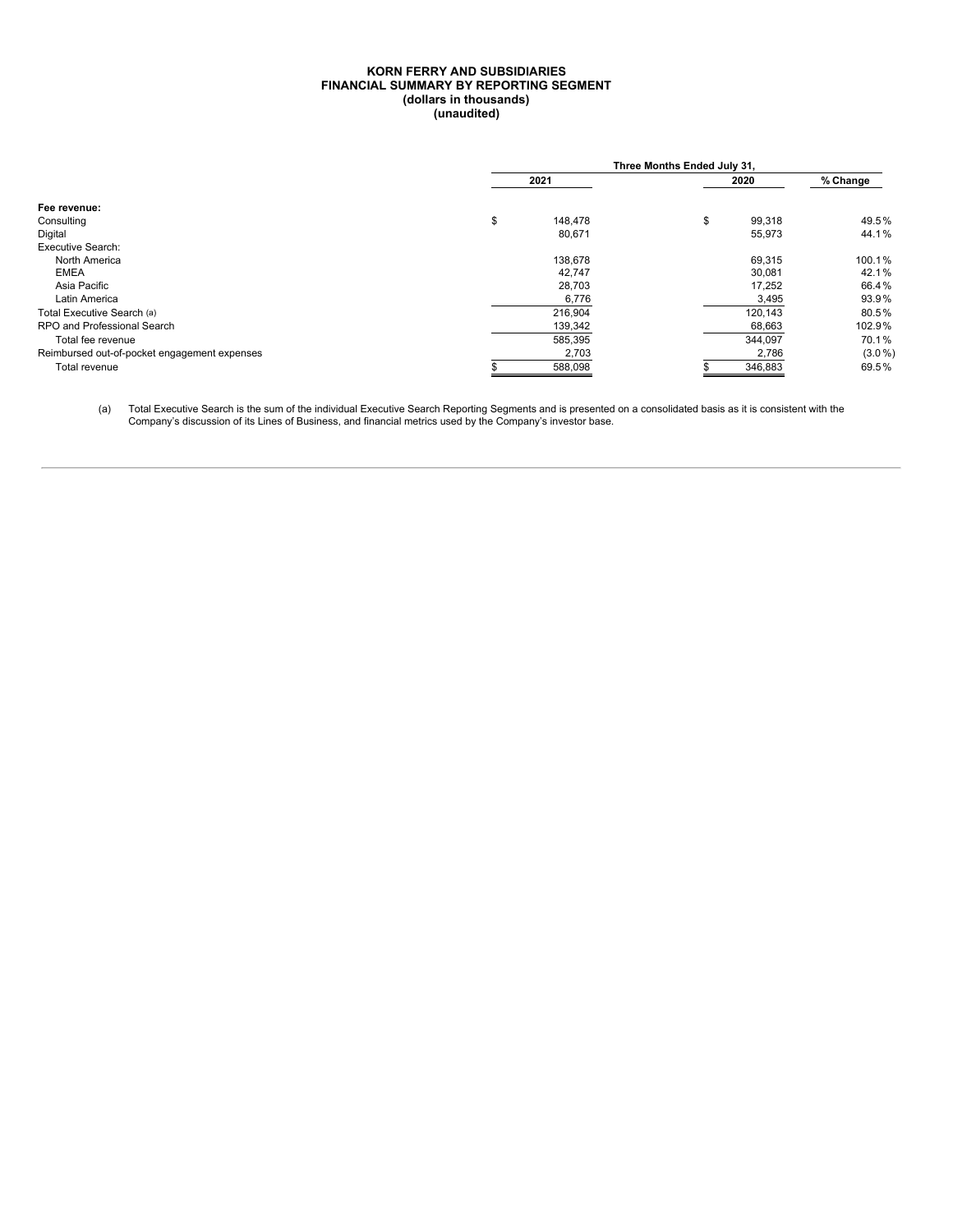#### **KORN FERRY AND SUBSIDIARIES CONSOLIDATED BALANCE SHEETS (in thousands, except per share amounts)**

|                                                                                                                                    | <b>July 31,</b><br>2021 | April 30,<br>2021 |  |
|------------------------------------------------------------------------------------------------------------------------------------|-------------------------|-------------------|--|
| <b>ASSETS</b>                                                                                                                      | (unaudited)             |                   |  |
| Cash and cash equivalents                                                                                                          | \$<br>649,304           | \$<br>850.778     |  |
| Marketable securities                                                                                                              | 68,247                  | 63.667            |  |
| Receivables due from clients, net of allowance for doubtful accounts of \$32,039 and \$29,324 at July 31, 2021 and April 30, 2021, |                         |                   |  |
| respectively                                                                                                                       | 512,921                 | 448,733           |  |
| Income taxes and other receivables                                                                                                 | 34,113                  | 40.024            |  |
| Unearned compensation                                                                                                              | 61,293                  | 53.206            |  |
| Prepaid expenses and other assets                                                                                                  | 41,049                  | 30,724            |  |
| Total current assets                                                                                                               | 1,366,927               | 1,487,132         |  |
|                                                                                                                                    |                         |                   |  |
| Marketable securities, non-current                                                                                                 | 186,735                 | 182,692           |  |
| Property and equipment, net                                                                                                        | 129.056                 | 131.778           |  |
| Operating lease right-of-use assets, net                                                                                           | 162,941                 | 174.121           |  |
| Cash surrender value of company-owned life insurance policies, net of loans                                                        | 163,210                 | 161,295           |  |
| Deferred income taxes                                                                                                              | 68,179                  | 73,106            |  |
| Goodwill                                                                                                                           | 625,395                 | 626,669           |  |
| Intangible assets, net                                                                                                             | 88.156                  | 92,949            |  |
| Unearned compensation, non-current                                                                                                 | 131,543                 | 102,356           |  |
| Investments and other assets                                                                                                       | 20,339                  | 24,428            |  |
| <b>Total assets</b>                                                                                                                | \$<br>2,942,481         | \$<br>3,056,526   |  |
| <b>LIABILITIES AND STOCKHOLDERS' EQUITY</b>                                                                                        |                         |                   |  |
| Accounts payable                                                                                                                   | \$<br>46,945            | \$<br>44,993      |  |
| Income taxes payable                                                                                                               | 28.578                  | 23.041            |  |
| Compensation and benefits payable                                                                                                  | 220,948                 | 394,606           |  |
| Operating lease liability, current                                                                                                 | 47,394                  | 47,986            |  |
| Other accrued liabilities                                                                                                          | 239,673                 | 239,444           |  |
|                                                                                                                                    |                         |                   |  |
| <b>Total current liabilities</b>                                                                                                   | 583,538                 | 750.070           |  |
| Deferred compensation and other retirement plans                                                                                   | 363,543                 | 346,455           |  |
| Operating lease liability, non-current                                                                                             | 143,378                 | 155,998           |  |
| Long-term debt                                                                                                                     | 394,962                 | 394,794           |  |
| Deferred tax liabilities                                                                                                           | 3,607                   | 3,832             |  |
| Other liabilities                                                                                                                  | 32,283                  | 36,602            |  |
| <b>Total liabilities</b>                                                                                                           | 1,521,311               | 1,687,751         |  |
| Stockholders' equity                                                                                                               |                         |                   |  |
| Common stock: \$0.01 par value, 150,000 shares authorized, 75,420 and 74,915 shares issued and 54,506 and 54,008 shares            |                         |                   |  |
| outstanding at July 31, 2021 and April 30, 2021, respectively                                                                      | 574.123                 | 583.260           |  |
| Retained earnings                                                                                                                  | 902,906                 | 834,949           |  |
| Accumulated other comprehensive loss, net                                                                                          | (59, 843)               | (51, 820)         |  |
| Total Korn Ferry stockholders' equity                                                                                              | 1,417,186               | 1,366,389         |  |
| Noncontrolling interest                                                                                                            | 3,984                   | 2,386             |  |
| Total stockholders' equity                                                                                                         | 1,421,170               | 1,368,775         |  |
| Total liabilities and stockholders' equity                                                                                         | \$<br>2.942.481         | \$<br>3.056.526   |  |
|                                                                                                                                    |                         |                   |  |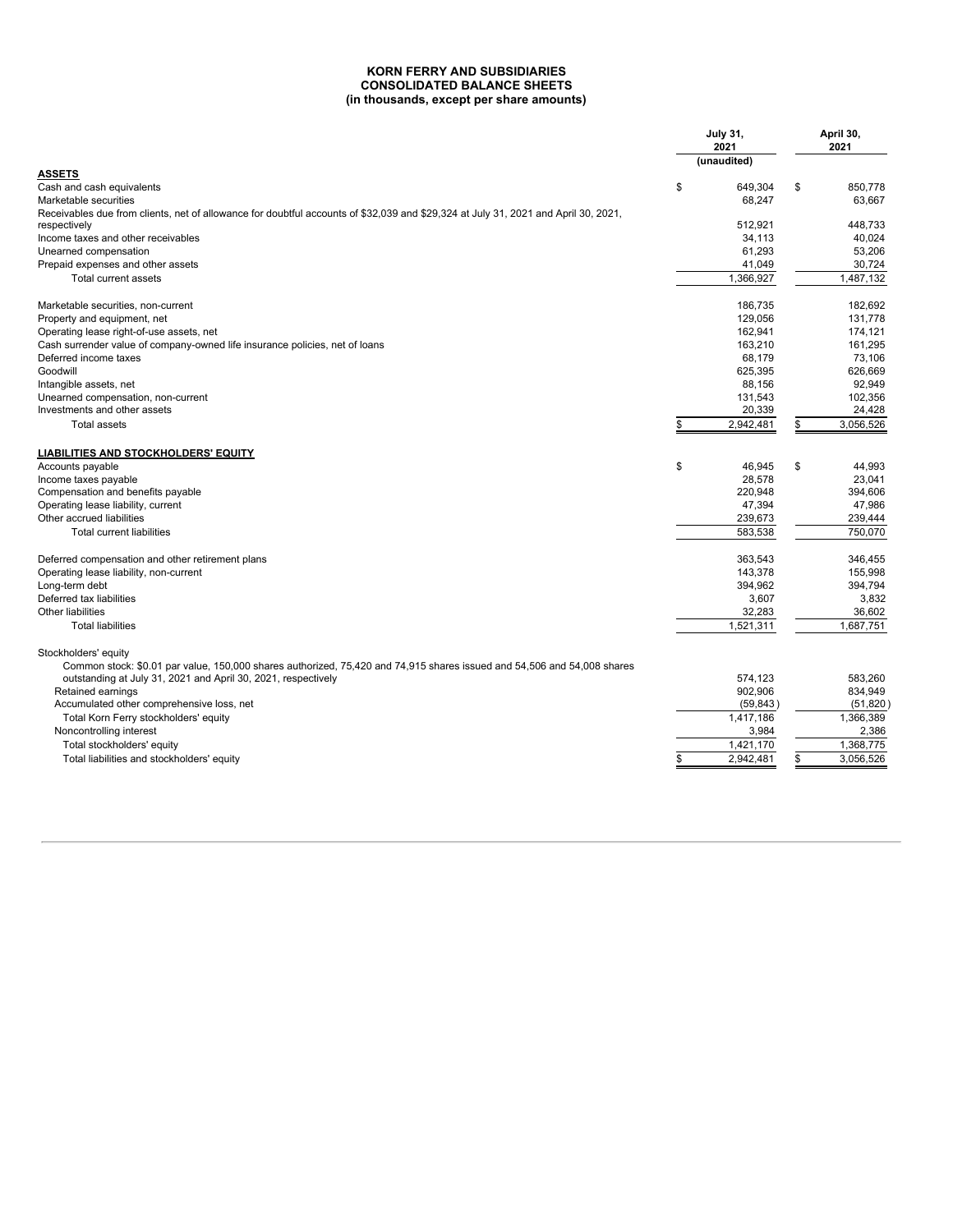#### **KORN FERRY AND SUBSIDIARIES RECONCILIATION OF GAAP TO NON-GAAP FINANCIAL MEASURES (dollars in thousands, except per share amounts) (unaudited)**

|                                                            | <b>Three Months Ended</b><br><b>July 31,</b> |                 |
|------------------------------------------------------------|----------------------------------------------|-----------------|
|                                                            | 2021                                         | 2020            |
|                                                            |                                              |                 |
| Net income (loss) attributable to Korn Ferry               | \$<br>74,823                                 | \$<br>(30, 833) |
| Net income (loss) attributable to non-controlling interest | 1,574                                        | (22)            |
| Net income (loss)                                          | 76,397                                       | (30, 855)       |
| Income tax provision (benefit)                             | 23,879                                       | (8,672)         |
| Income (loss) before provision (benefit) for income taxes  | 100,276                                      | (39, 527)       |
| Other (income), net                                        | (4, 447)                                     | (11, 162)       |
| Interest expense, net                                      | 5,426                                        | 6,894           |
| Operating income (loss)                                    | 101,255                                      | (43, 795)       |
| Depreciation and amortization                              | 15,644                                       | 15,035          |
| Other income, net                                          | 4,447                                        | 11,162          |
| Integration/acquisition costs (1)                          |                                              | 737             |
| Restructuring charges, net (2)                             |                                              | 27,487          |
| <b>Adjusted EBITDA</b>                                     | \$<br>121,346                                | \$<br>10,626    |
| Operating margin                                           | 17.3%                                        | (12.7 %)        |
| Depreciation and amortization                              | 2.7%                                         | 4.4 %           |
| Other income, net                                          | 0.7%                                         | 3.2%            |
| Integration/acquisition costs (1)                          |                                              | 0.2%            |
| Restructuring charges, net (2)                             |                                              | 8.0%            |
| Adjusted EBITDA margin                                     | 20.7%                                        | 3.1%            |
| Net income (loss) attributable to Korn Ferry               | \$<br>74,823                                 | \$<br>(30, 833) |
| Integration/acquisition costs (1)                          |                                              | 737             |
| Restructuring charges, net (2)                             |                                              | 27,487          |
| Tax effect on the adjusted items (3)                       |                                              | (7,604)         |
| Adjusted net income (loss) attributable to Korn Ferry      | \$<br>74,823                                 | \$<br>(10, 213) |
| Basic earnings (loss) per common share                     | \$<br>1.38                                   | \$<br>(0.58)    |
| Integration/acquisition costs (1)                          |                                              | 0.01            |
| Restructuring charges, net (2)                             |                                              | 0.52            |
| Tax effect on the adjusted items (3)                       |                                              | (0.14)          |
|                                                            | \$<br>1.38                                   | \$              |
| Adjusted basic earnings (loss) per share                   |                                              | (0.19)          |
| Diluted earnings (loss) per common share                   | \$<br>1.37                                   | \$<br>(0.58)    |
| Integration/acquisition costs (1)                          |                                              | 0.01            |
| Restructuring charges, net (2)                             |                                              | 0.52            |
| Tax effect on the adjusted items (3)                       |                                              | (0.14)          |
| Adjusted diluted earnings (loss) per share                 | \$<br>1.37                                   | \$<br>(0.19)    |

<u>Explanation of Non-GAAP Adjustments</u><br>(1) Costs associated with the acquisition of a portion of our Digital business, such as legal and professional fees, retention awards and the on-going integration expenses to combine t